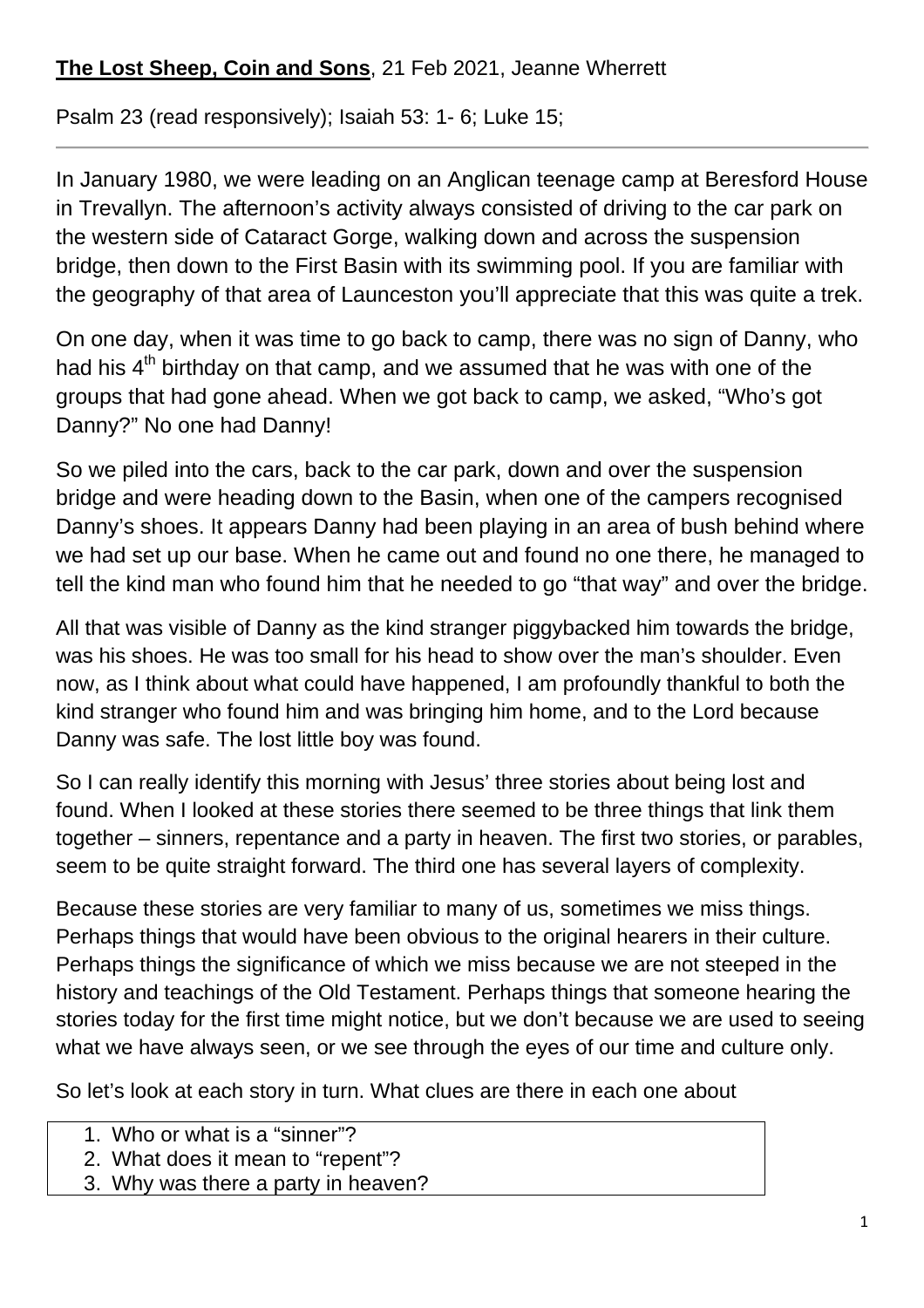We tend to think of a "sinner" as someone who has done something terribly bad. But is that what Jesus means in these stories? Maybe we have missed something. And perhaps there is something more to "repentance" than we might have first thought.

## The Lost Sheep

1. Who or what is a "sinner"?

The sheep was lost accidentally; it had wandered away. Perhaps it was still happily wandering, finding patches of new juicy grass

Or perhaps it was stuck in a briar bush miles from home and safety, desperate, crying out.

2. What does it mean to "repent"? Perhaps the sheep eventually realised that it was lost, helpless, scared and/or in danger and was bleating in distress; or perhaps it was still wandering happily finding new patches of juicy green grass.

Either way, it allowed itself to be found and carried home.

3. Why was there a party in heaven? The lost was found.

Jesus concluded [the story this way], "I tell you that in the same way there will be more rejoicing in heaven over one sinner who repents than over ninety-nine righteous persons who do not need to repent. (Luke 15:7)



I thought you might enjoy the end in the delightful retelling of this story by Nick Butterworth and Mick Inkpen in which at last the farmer sees his sheep. It has fallen in the river.

The farmer dives into the water. Splosh! He rescues the sheep.





Jesus says, "God is like the farmer. He loves us just like the farmer loves his sheep."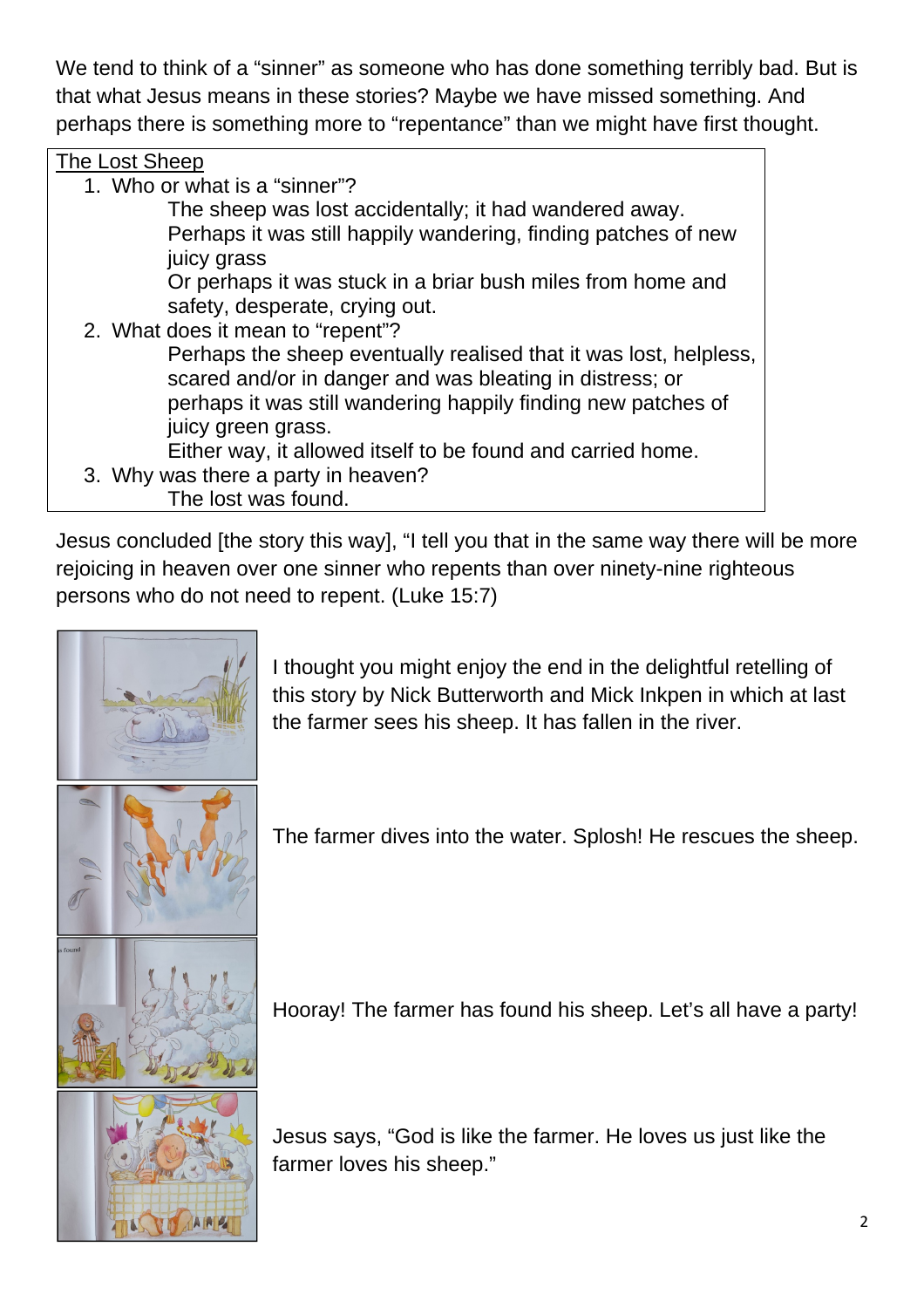## The Lost Coin 1. Who or what is a "sinner"? The coin was lost in a dark corner. Perhaps like someone who has been wounded or is ashamed. 2. What does it mean to "repent"? The coin didn't have to do anything, it was just found. For us, we need to allow God to find us, pick us up and bring us to the light, to heal and restore us. 3. Why was there a party in heaven? The lost was found.

Jesus concluded, "In the same way, I tell you, there is rejoicing in the presence of the angels of God in heaven over one sinner who repents." (v10)

The next story is often called "The Parable of the Prodigal Son", but there were two sons, so perhaps we should call it "The Parable of the Lost Sons" or even "The Parable of the Prodigal Father" because an older, respected man in that culture would never lift his robes and run, it would be too undignified.

I wonder what the original hearers of the story of the lost sons thought. It would have been revolutionary for them. In the Old Testament the punishment for a son who would not heed his parents, who was a drunkard and a glutton, was to be stoned to death. (Deut 21:18-21) What was Jesus saying to them? What is he saying to us? What did Jesus mean when he said he had not come to abolish the law, but to fulfil it? Does this help us when we come across things in the Old Testament that just seem brutal and don't seem to line up with what we know now of God as a loving Father?

We know that we need to understand the Old Testament in light of the New. But, still ... Perhaps the clue is in Jesus' death and resurrection. Jesus took the punishment for our "sin" on himself so that we don't have to face it, we just have to let him find us, rescue us and bring us home. We just need to repent and trust him.

Isaiah puts it this way:

| <sup>4</sup> Surely he took up our pain                 |
|---------------------------------------------------------|
| and bore our suffering,                                 |
| yet we considered him punished by God,                  |
| stricken by him, and afflicted.                         |
| <sup>5</sup> But he was pierced for our transgressions, |
| he was crushed for our iniquities;                      |
| the punishment that brought us peace was on him,        |
| and by his wounds we are healed.                        |
| <sup>6</sup> We all, like sheep, have gone astray,      |
| each of us has turned to our own way;                   |
| and the LORD has laid on him                            |
| the iniquity of us all.<br>(Isaiah 53: 4-6)             |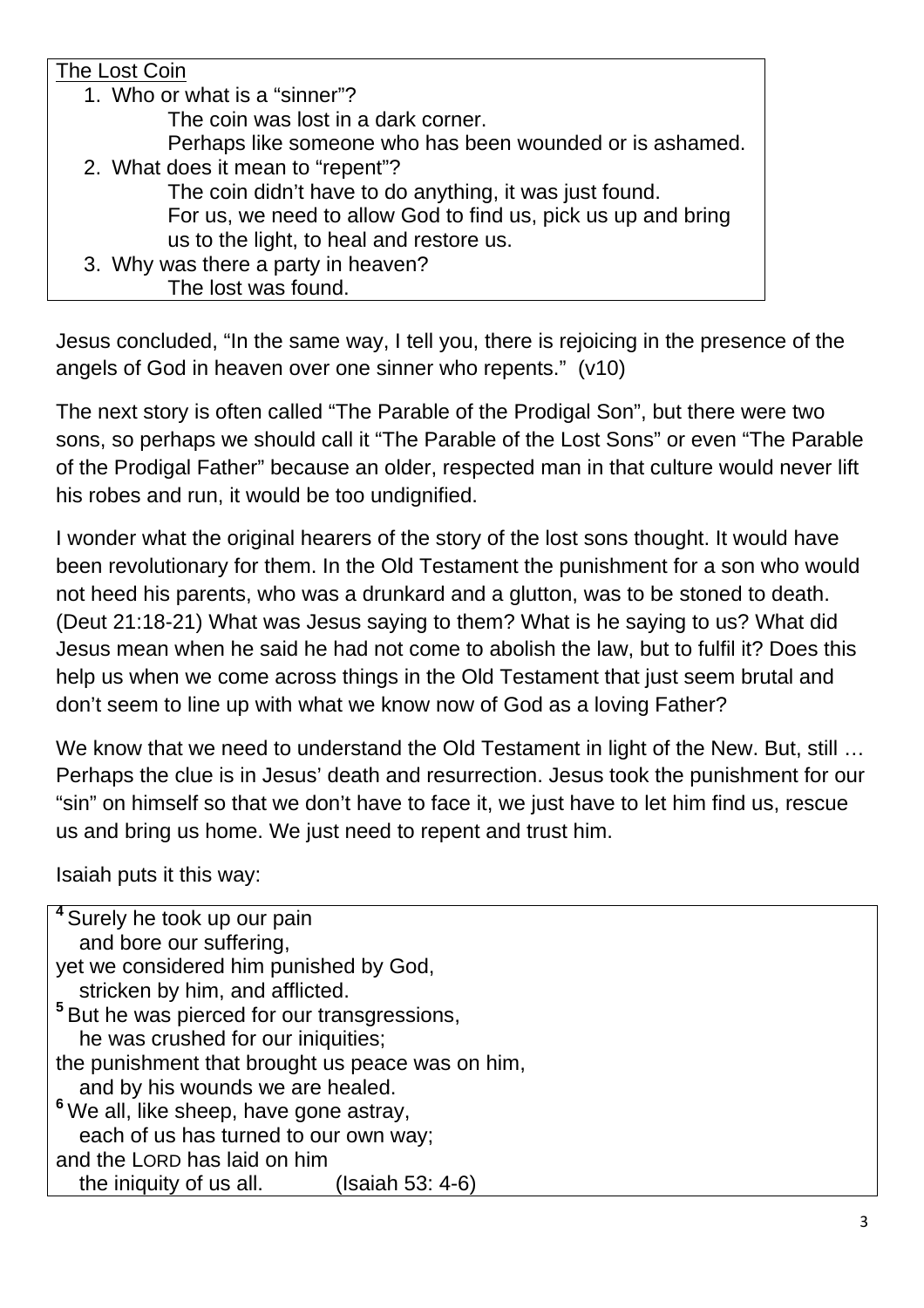So now, back to the story and our questions.

What was the younger son really saying when he asked for his inheritance now? Usually, one only gets an inheritance when someone dies, so he was effectively saying to his father, "I wish you were dead."

And what was the responsibility of the oldest son in a family if he saw a younger brother falling into "sin"?

In Middle Eastern culture, if there was a rift in relationship in a family, a mediator who was close to both parties would help them work through the issues so that the relationship could be healed. Here this responsibility would naturally have fallen to the older son. He should have got alongside his younger brother and helped him see the error of his ways. He also should have protested loud and long that this was wrong, it dishonoured the father. Everyone in the village would have expected this and would have condemned both sons for their actions. Those listening to Jesus' story, or those reading about it later who were still part of that culture, would have understood this too.

So the younger son in effect had told his father to "drop dead," "butt out," "I deserve it," "I can do it myself."

And did the older son fulfil his responsibility? No. He was loyal and dependable, but self-righteous and self-centred. The older brother's lack of response showed two things.

- 1. It showed that there was a problem between him and his father because he did not protest that the younger brother's actions were wrong, and he did not refuse his own share of the inheritance.
- 2. And it showed that there was also a problem between the brothers because he did not stand up to him and try to win him back. This pesky little brother would learn his lesson the hard way.

When the younger son's money ran out, his so-called friends deserted him and he was homeless and hungry, he remembered how good home was. Maybe his father would forgive him and let him just work for him so he would have food and a roof over his head. He would say how sorry he was and beg his father to forgive him.

He had come to the end of his own resources, he was starving and desperate. But still he concocted a scheme that would allow him to work so he himself could put right what he had done. He had sold his father's land, wasted the money and now could not fulfil his obligation to care for his father in his old age. He would go home, keep his independence, work as a hired servant, not have to become part of the family and address his relationships, particularly with his older brother, and keep his self-esteem. He knew he would have to run the gauntlet of the condemnation and abuse of the village when he returned, but what else could he do? He was starving.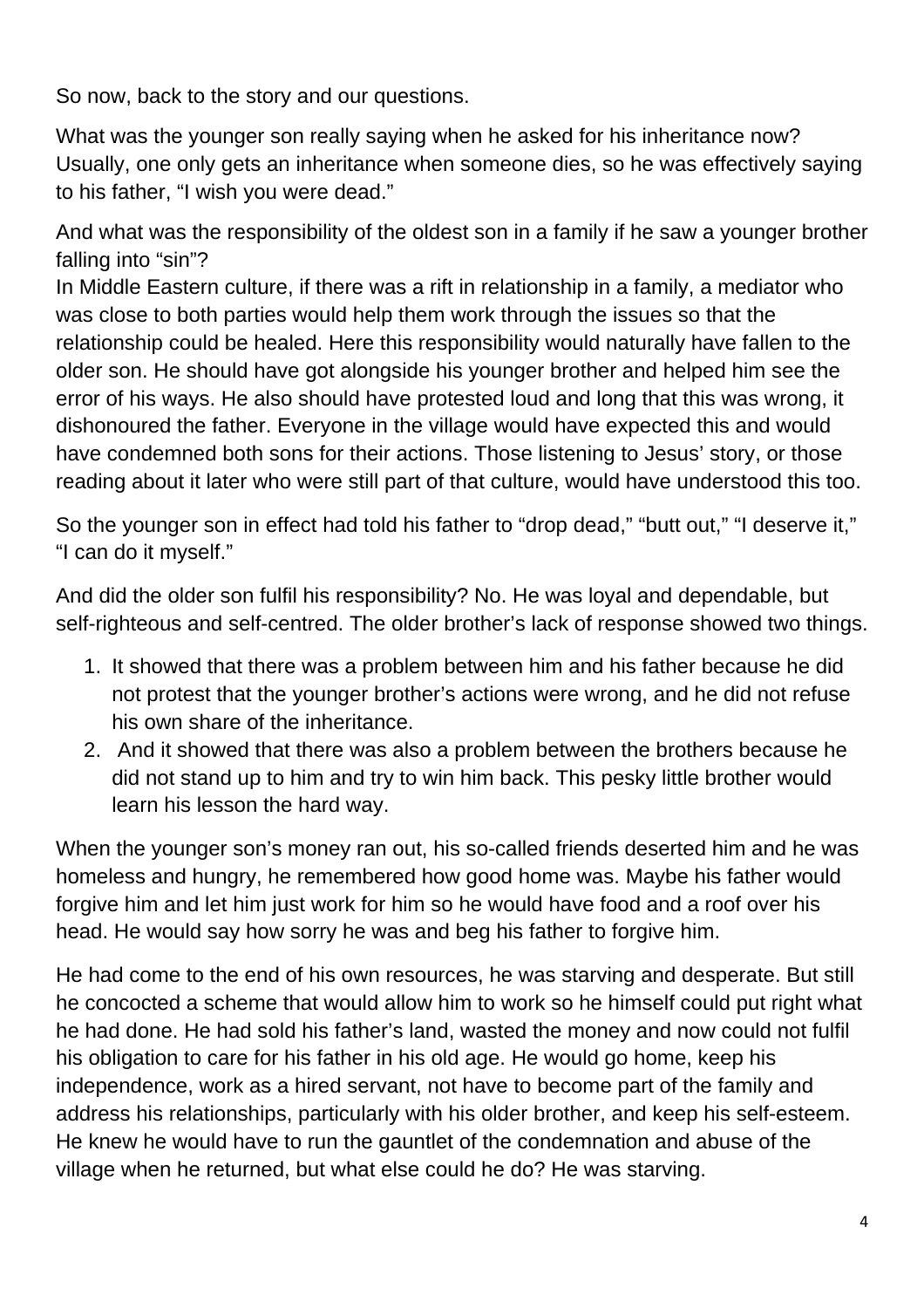But, when he was far off his father saw him, ran to him and kissed him on the cheek, over and over. His father had run the gauntlet of shame and condemnation by the village for him. The son now only said half of the confession that he had planned. "Father I have sinned against heaven and you and I am no longer worthy to be called your son." The rest was no longer relevant. He realised that he could not work to put things right himself and be accepted. The father had done it all.

The father said to his servants, "Quick! Bring the best robe and put it on him. Put a ring on his finger and sandals on his feet." He wasn't told to go and have a bath and come back when he smelled better and then they would find something for him to wear. The best robe would have been the one that the father wore on feast days. The ring would have also signified his position, and the sandals showed that he was a free man in the house, not a servant. The servants were told to dress him, in the same way that servants would dress a king. He was now restored to the family, and the father would deal with the relationships and any fallout in a way that the son could never have done himself.

Then the father threw a feast. There was music, dancing and the fatted calf. The calf would have been a big animal so the whole village would have been invited. When they arrived, they would have seen the son wearing his father's robe and understood that the son had been fully restored and reconciled to his father.

But when the older brother heard the commotion and saw what was happening, he was jealous, angry and demanded justice.

"My son," the father said [to the older brother], "you are always with me, and all I have is yours. But we had to celebrate and be glad, because this brother of yours was dead and is alive again; he was lost and is found." (Luke 15:31,32)

So, there was a party in heaven because the lost was found. The dead was alive again.

But where was the older brother?

| The Lost Sons                                                                        |
|--------------------------------------------------------------------------------------|
| 1. Who or what is a "sinner"?                                                        |
| a. The younger son.                                                                  |
| Told his father to "drop dead," "butt out," "I deserve it," "I<br>can do it myself." |
| b. The older son.                                                                    |
| Loyal, dependable, but self-righteous and self-centred.                              |
| 2. What does it mean to "repent"?                                                    |
| a. The younger son.                                                                  |
| Desperate, hungry, lost, lonely.                                                     |
| Decided to return and ask for forgiveness, but work to                               |
| restore what he had lost.                                                            |
| Eventually realised he could not <b>do</b> anything himself.                         |